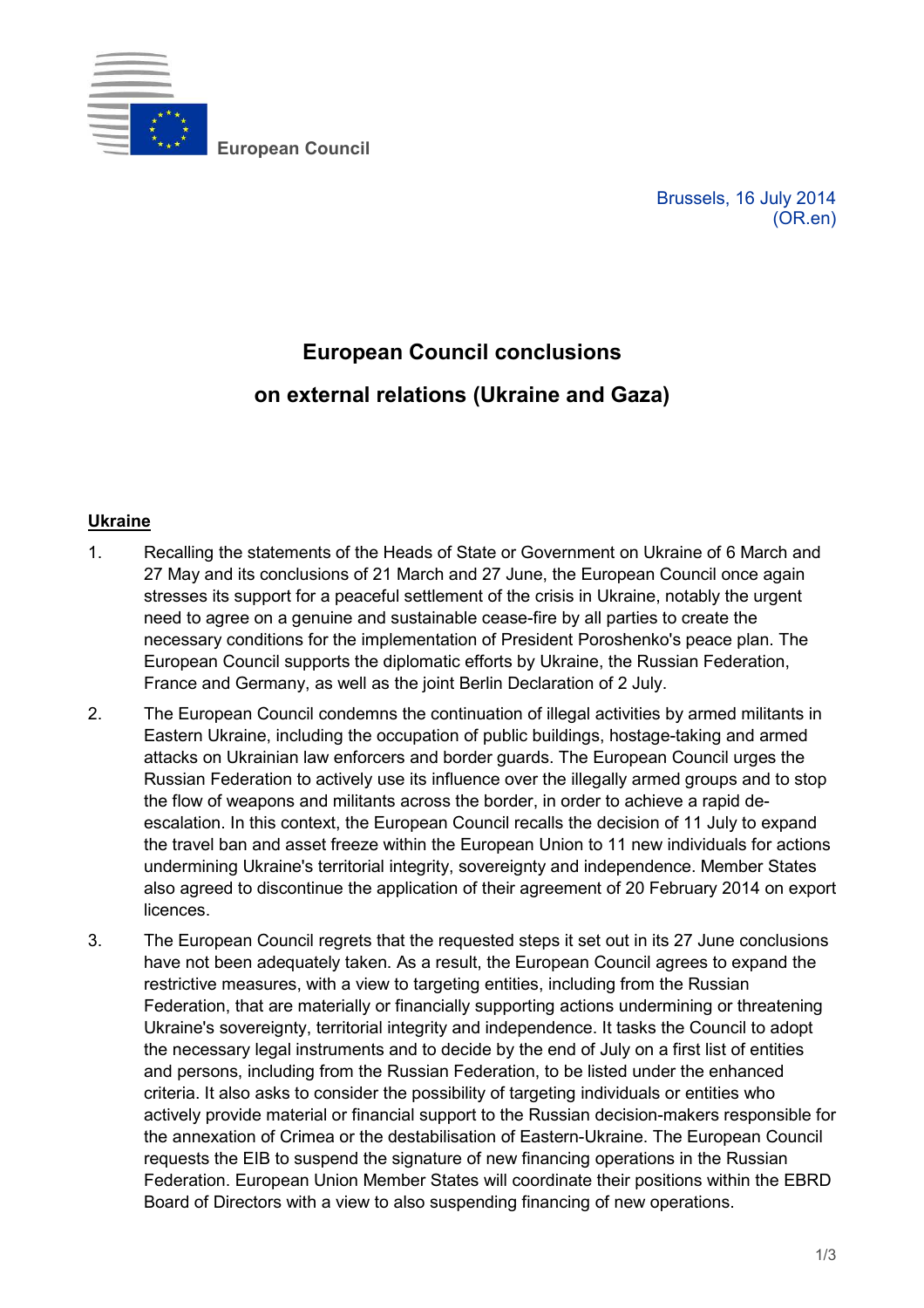Finally, the European Council invites the Commission to re-assess EU-Russia cooperation programmes with a view to taking a decision, on a case by case basis, on the suspension of the implementation of EU bilateral and regional cooperation programmes. However, projects dealing exclusively with cross-border cooperation and civil society will be maintained.

 The European Council recalls that the Commission, the EEAS and the Member States have been undertaking preparatory work on targeted measures, as it requested in March, so that further steps can be taken without delay. The European Council remains committed to reconvene at any time should events so require.

 In line with the policy of non-recognition of the illegal annexation of Crimea and Sevastopol, the European Council requests the Commission and the EEAS to present proposals for additional measures in particular on restricting investments in Crimea and Sevastopol. The European Council also expects the International Financial Institutions to refrain from financing any projects that explicitly or implicitly recognise the illegal annexation of Crimea and Sevastopol.

- 4. The European Council commends the efforts of the OSCE and its Chairmanship in Office, particularly in facilitating meetings of the Contact Group in Ukraine, and its readiness to establish a border-monitoring mission, to which the European Union and its Member States stand ready to consider a substantial contribution.
- 5. The European Council stresses the European Union's commitment to pursue trilateral talks on the conditions of gas supply from the Russian Federation to Ukraine and commends the efforts of the Commission in that regard. Finding a swift agreement is important for the stabilisation of Ukraine's economy and for safeguarding the security of supply and transit of natural gas through Ukraine.
- 6. The European Council stresses the importance of Ukraine ratifying the Association Agreement with a view to its early provisional application. It welcomes the holding of trilateral consultations at ministerial level between Ukraine, the Russian Federation and the European Union on 11 July on the implementation of the Association Agreement. In this context, it also welcomes the setting up of a consultation mechanism to address potential difficulties resulting from the effects of the implementation of the Deep and Comprehensive Free Trade Area on the implementation of the Free Trade Agreement of the Commonwealth of Independent States.

\_\_\_\_\_\_\_\_\_\_\_\_\_\_\_\_\_\_\_\_